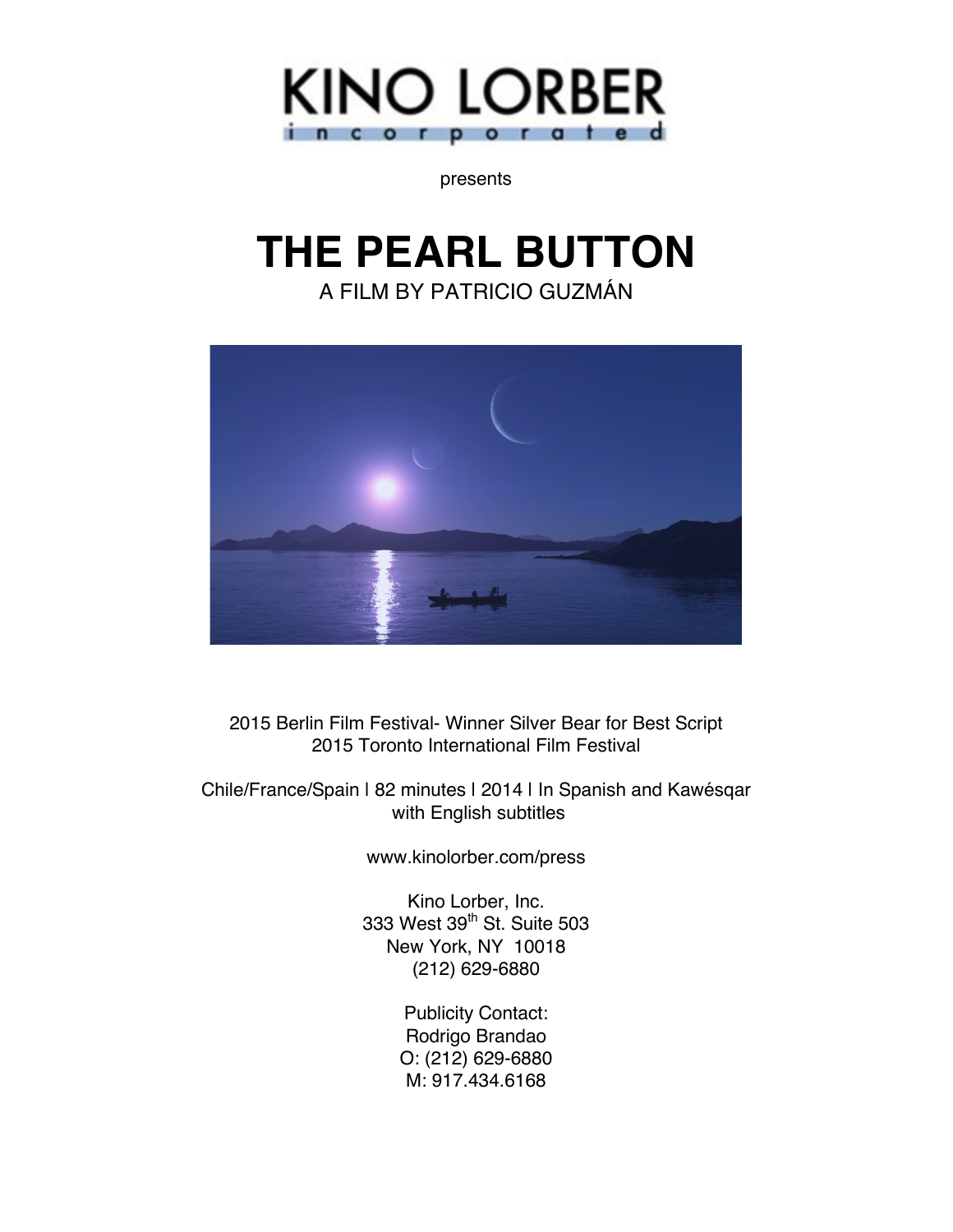

## **Synopsis**

The ocean contains the history of all humanity. The sea holds the voices of the Earth and those that come from outer space. Water receives impetus from the stars and transmits it to living creatures. Water, the longest border in Chile, also holds the secret of a mysterious button that was discovered in its seabed. Chile, with its 2,670 miles of coastline, the largest archipelago in the world, presents a supernatural landscape. In it are volcanoes, mountains and glaciers. In it are the voices of the Patagonian indigenous people, of the first English sailors and also those of its political prisoners. Some say that water has memory. This film shows that it also has a voice.

## **Director's Notes**

Western Patagonia

The largest existing archipelago. Located in the south of Chile it has endless islands, islets, rocks and fjords and is known as "Western Patagonia". There are estimated to be around 46,000 miles of coastline. Parts of this region have never been explored. It encompasses the far south of the continent and stretches from the Gulf of Penas to Staten island (the southernmost point of South America). This immense labyrinth of water reminds us of mans' aquatic origins. According to the German scientist Theodor Schwenk, the inner ear is a winding mollusk, the heart is the meeting of two underwater currents, and some of the bones in our bodies are coiled in a spiral, like a whirlpool.

Water in the Cosmos

Water doesn't just belong to earthlings. It is a common element in the Solar System. It is found in the form of vapour in some planets: Jupiter and Saturn. It is found as ice on Mars, the Moon, Europa, Titan. Beyond the Solar System there is also a lot of water in other bodies. In Chile, in 2010, a few stars were detected from the "La Silla" observatory that may contain liquid water and that orbit the planet "Gliese", in constellation Libra, 20 light years away from the Earth. At present, nobody can deny the possible existence of an archipelago such as Patagonia there.

The Water People

Making a film about these places also inspired me to film part of its inhabitants' history. In the words of Theodor Schwenk: "...the act of thinking resembles water due to its capacity to adapt to everything. The law of thought is the same as that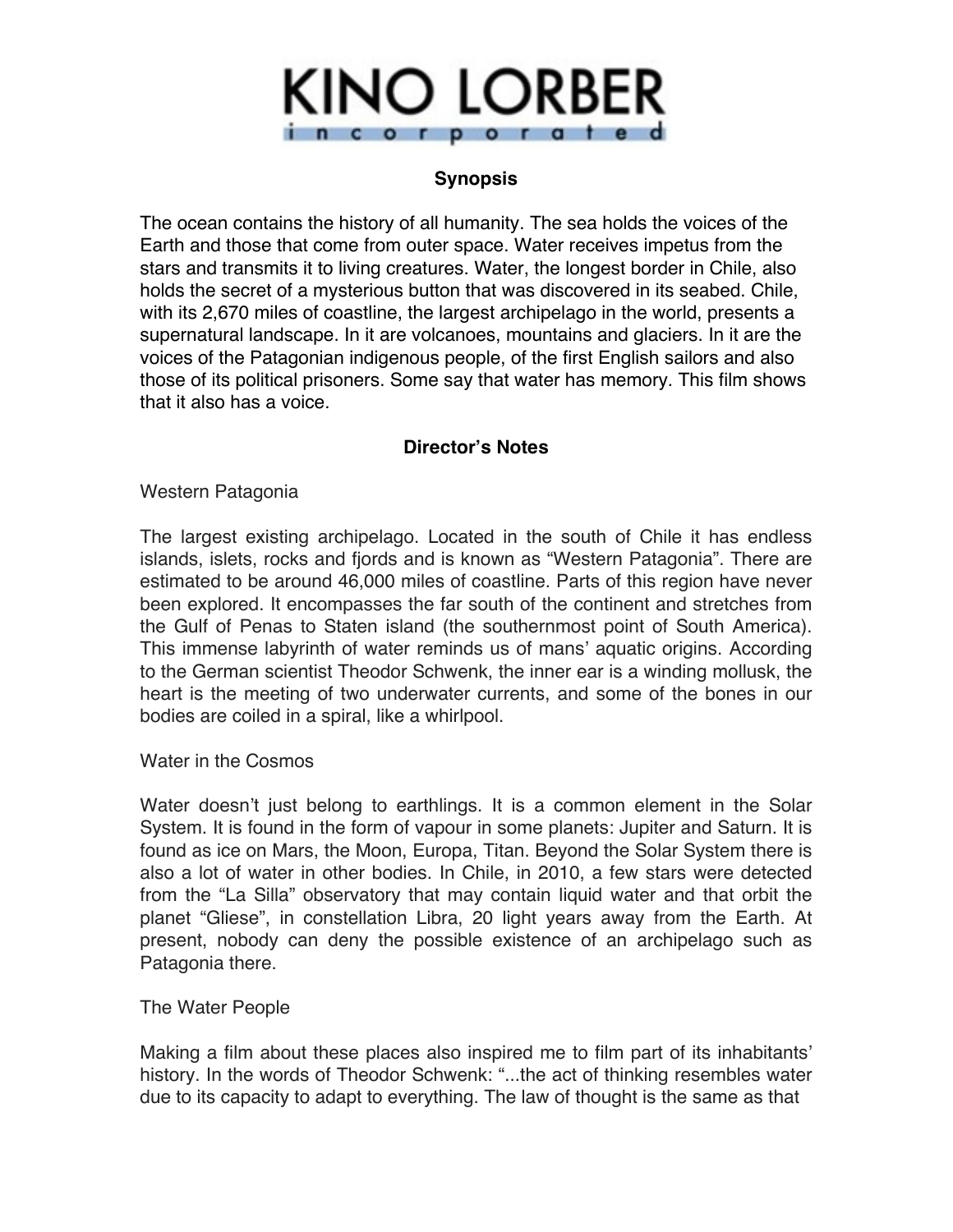

of water, always ready to adapt itself to everything". Perhaps this explains how a group of humans managed to live here for ten thousand years, isolated and in polar temperatures, with winds of 124 miles per hour. It is thought there were eight thousand people in the 18th century. Now, around twenty direct survivors remain.

## **A Conversation Between Frederick Wiseman and Patricio Guzmán Paris, Jan. 16, 2015**

FRED: What is the relationship between this film and your last film "Nostalgia for the Light"?

PATRICIO: I think it's a diptych, the first is set in the extreme north, and the second in the extreme opposite. I considered doing something in the other extreme and perhaps I'll make the third film about the Andes mountain range, the vertebral column of Chile and America. But for now I have no concrete plan and don't even know if I'd be capable of it.

F: I was struck by the beauty of the introduction.

P: We filmed in two sailing boats under the command of Keri Lee Pashuk and Greg Landreth, who've undertaken 17 voyages in Antarctica. They took us to the ex- traordinary glaciers, the impressive mountain range of Patagonia. It's a labyrinth of islands. We sailed many kilometres, from Seno del Almirantazgo to the Beagle Canal.

F: In my opinion all good films always have two voices:one is the literal voice and the other is the abstract and metaphorical voice. I think that in this case the true film exists in the passage from one to the other. Can you give me an example of how these two voices were connected in your film?

P: When I am editing and finish a sequence of two or three minutes, I immediately create the narrative voice and write it down on a blank page. I write down four or five sentences and then record them over the image. So the voice is improvised although it's always indirect, only rarely is it informative. I then consider it done and give it no more thought. I move on to the next sequence. There's a kind of intuition in the story I want to tell that already exists within me. Describing what I've been holding inside for such a long time seems easy.

F: I really like how you reconstructed the map of Chile and how it is unrolled during the sequence.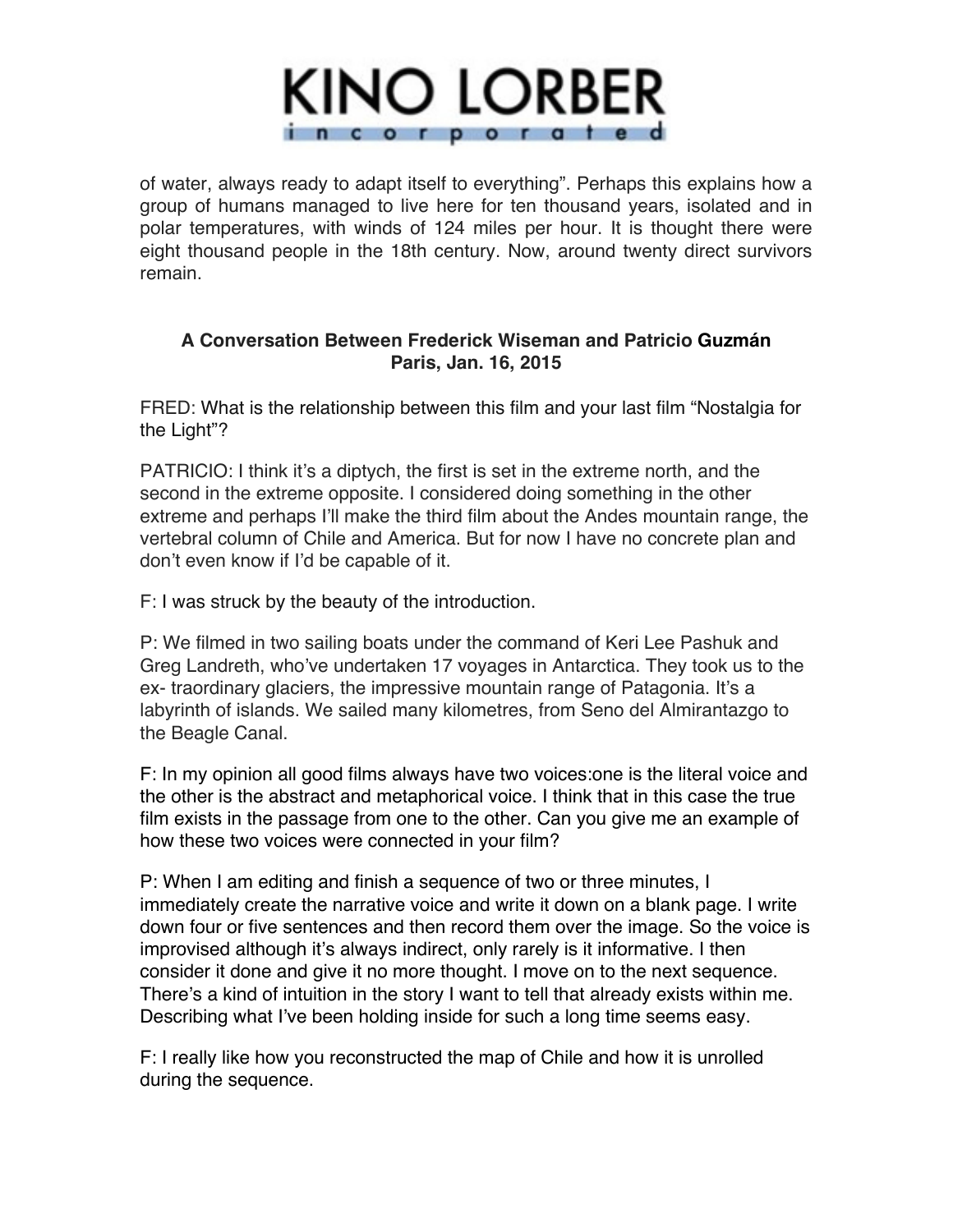

P: My friend, the painter Emma Malig, has been making maps of fictitious continents she calls "errant" lands, lands of shipwrecks, of exile. In my film "Salvador Allende", I filmed her imaginary lands for the first time. This time I asked her for a complete map of Chile- to scale- that is 15 metres long. It resembles the ochre coloured skin of a prehistoric animal. It's a unique and admirable work of art.

F: Why are you obsessed by the stories of Pinochet's coup d'etat? Why do you believe it's so important that you always come back to this theme?

P: I can't get away from this moment. It's as if I'd witnessed my home being burnt down in my childhood. And all my story books, games, objects, comic books, had been burnt before my eyes. I feel like a child that can't forget this fire, that happened only recently, For me time is different for each person. In Chile, when I ask my friends if they remember the coup d'état, many of them say it's far away now, that it happened a long time ago. But for me, no time has passed. It's as if it happened last year, last month, or last week. It's as if I exist inside an amber filled capsule, like those ancient insects that have remained immobilised forever, inside a drop... Some of my Chilean friends tell me that I "live in a trap, that I'm sick". I look at them and see that most of them are older than me, fatter than me, more stooped that me. And I conclude that I'm perfectly alive within my capsule.

F: Do you believe that the public and Chilean people want to forget these questions? Is this part of your motivation, I mean for it to never be forgotten?

P: The young people are eager to know everything about what happened. Their grandparents, their parents, their teachers, most of them haven't told them anything in real detail. That's why they're hungry for a past that they don't really know. Also they belong to the generation that is not afraid, they're open to understanding what happened. There's a strong student movement in Chile. We interviewed a few of its leaders (Gabriel Boric, Giorgio Jackson). For them Salvador Allende's project was a model...On the other hand, "modern" Chile is a paradox. "Modern" Chile is far older than the Chile I knew. "Modern" Chile is a country in which homosexuals have no rights, in which abortion is illegal, and which lives under Pinochet's Constitution.

## F: How do you explain this?

P: During 40 years, the right wing has maintained a Constitution that had many traps. The democratic opposition's votes could never outnumber those of the right entertaining the concept of the "internal enemy". This might change since the Parliament just approved a reform of the binominal system which will now be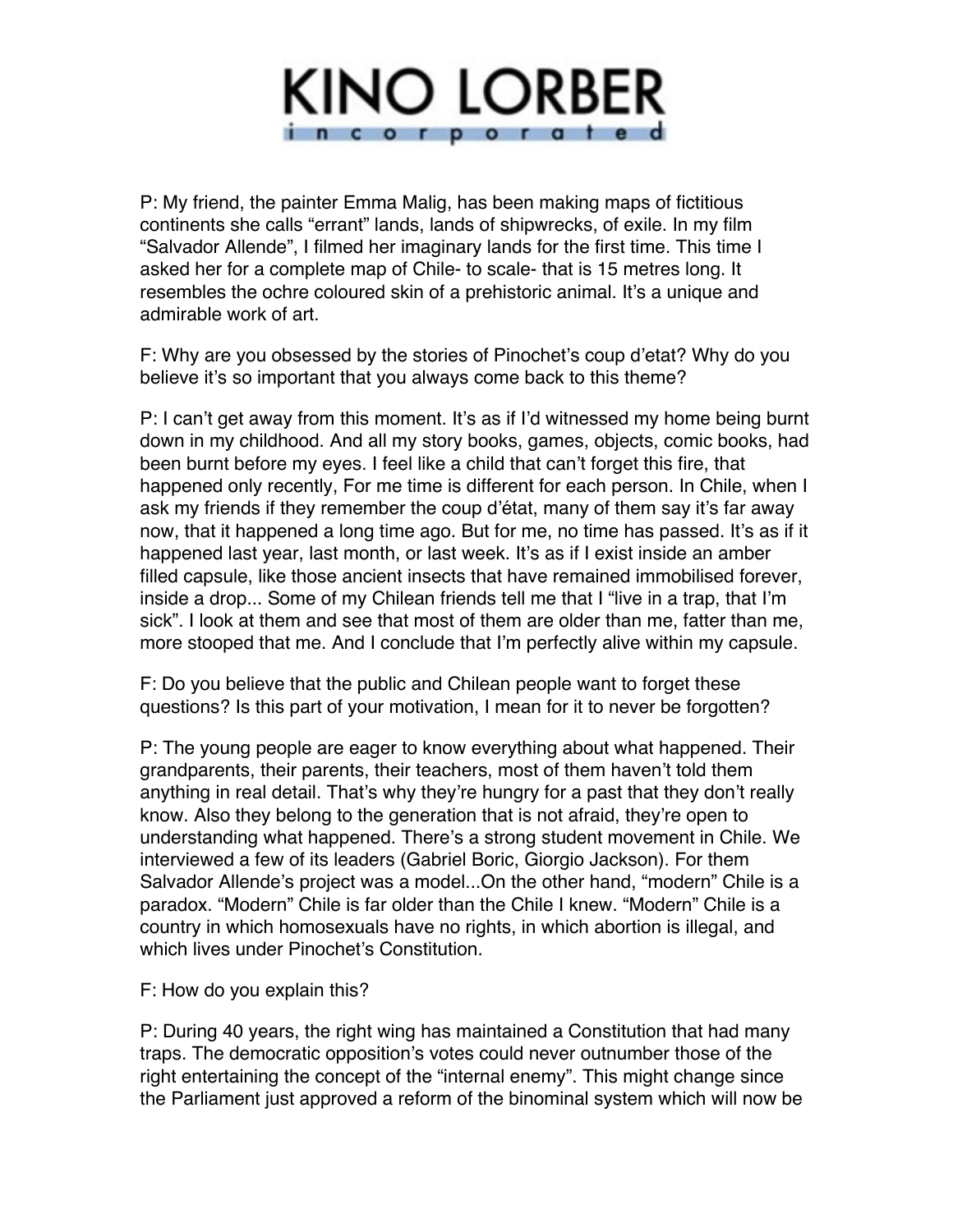

proportional (on January 20th 2015). Little by little Chile gets rid of Pinochet dictatorship's legacy. I hope the country will return to a more interesting, diverse and democratic place. Salvador Allende was precisely this: a democratic and libertarian man. This is the great legacy he left to this country, as long as a spaghetti.

F: Why has Pinochet's Constitution remained the same for so long?

P: Pinochet was thrust from power by a popular movement. The agitation that was present in the working class neighbou- rhoods, universities, high schools, central Santiago, etc. was so strong that the CIA ordered Pinochet to organise a referendum to neutralise this possible rebellion. Pinochet organised it and lost it. The next day the professional politicians came to power and made a pact of silence with the military.

F: This happened because the army was involved?

P: The army has always been involved in Chilean affairs, even today. It is its main force. The idea of this pact of silence probably came from Felipe González's influence during the transition period. The pact, which was used in Spain after Franco's death, involved talking about everything except historic memory and the communal graves. In Chile, the popular masses that fought against the dictatorship were kept away from power. Power was taken back by the central left. But this "left" is a left that has become increasingly diluted up until present day. Around 40 percent of the dictatorship's crimes have been brought to trial. But the other crimes have not. The civilians involved in the dictatorship, for example, have barely been touched. Basically, Chile is one big solitary island on which people work a lot, work hard and get up very early. Sometimes employees have only one suit that their wives iron every night and they struggle to belong to a middle class in which there's no happiness. I believe that the coup d'état will hang around for a century. It's an island with no right to strikes, no freedom of expression, and whose church meddles with affairs of the state. When I was young, the Chilean church was one of the most tolerant on the continent. This is why I think that the real Republican "modernity" is behind, not in front of us.

F: In your current film, does water play the same role as the desert did in your last film?

P: I think this is true. What was solid in the last film is liquid in this one.

F: Bodies are found in both places... Are we talking about two cemeteries? Does this play a literary or metaphysical role in both works? I think it's a metaphor.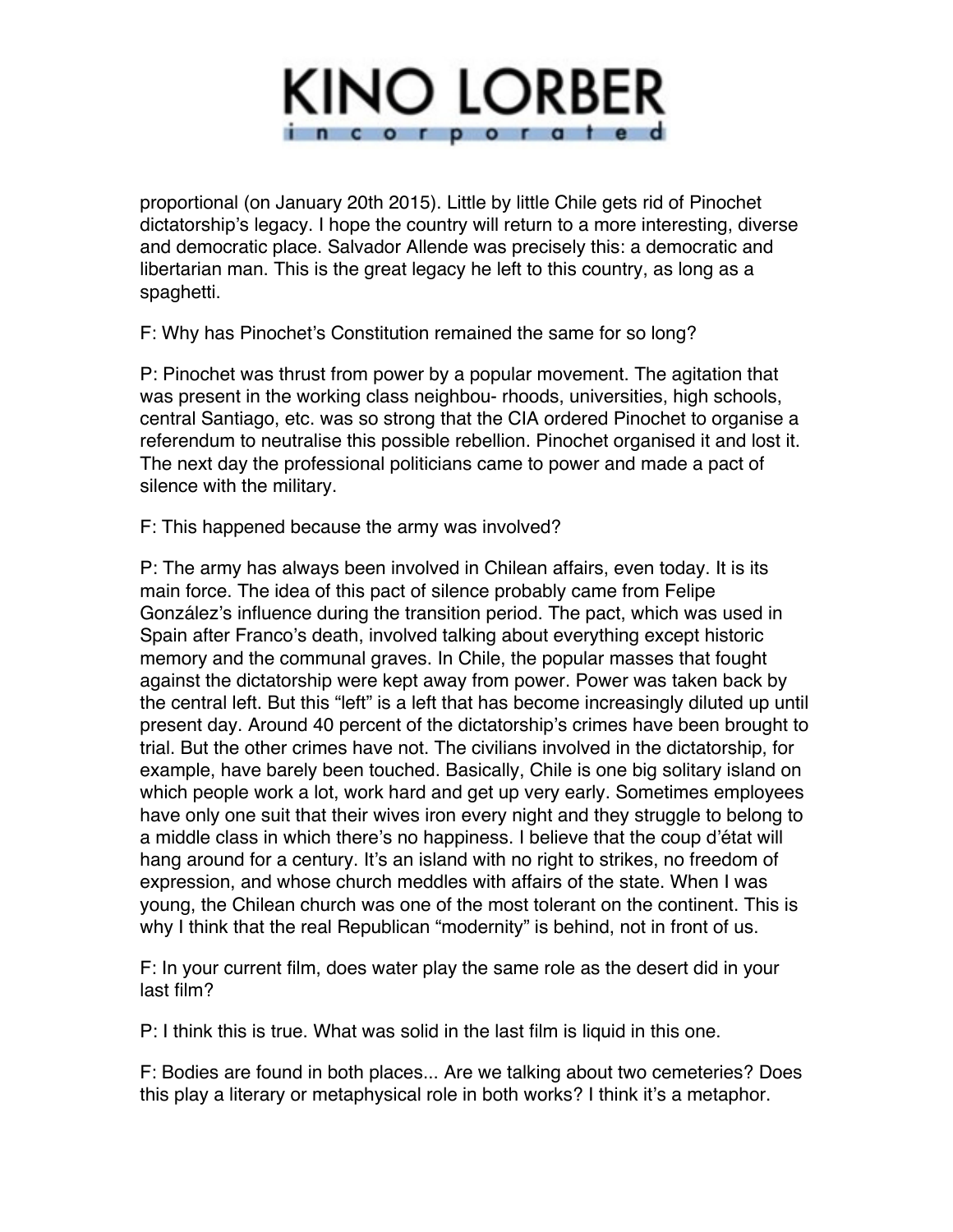

P: It does both. I like working on metaphor in order to take the documentary away from informative media and because it's a very rich narrative tool that provokes people to think. But there is also a "literal role" because these *natural* cemeteries really did exist. The first option when it came to making bodies disappear was the desert, next came the volcano craters and lastly the ocean. They tied the bodies to a piece of railway track so they'd sink with no trace.

F: Is the person you interviewed a pilot?

P: He's an ex-mechanic for the PUMA helicopters. It was Judge Juan Guzmán who gave me the lead. The judge's conclusion was the following: they've found around 100 bodies in the desert, where are the others? There are two possibilities: at the bottom of the sea or in the volcano craters. They looked in the sea and the judge ordered inspector Vignolo to find the rails off the Quintero coast. Embedded in one of the rails they found a shirt button. This rail is in Santiago, in the Villa Grimaldi museum. Judge Guzmán believes that further out at sea more rails might be found. If there were an enormous submarine boat they'd be able to carry out an extensive search in the great marine depths and they'd certainly find many more.

F: Who is the poet Raúl Zurita?

P: In my opinion he's one of Chile's best modern poets. He's an extraordinary, remarkably talented artist. I love it when he says that the military are cowards. He gave me the example of Achilles and Troy, and Hector's cadaver that was returned to the Trojans as a matter of honour to the enemy warriors. But I didn't use it in the film as he says many other important things in this sequence.

F: In your film there are some elements that lie between fiction and documentary because you asked people to do certain things. And there's real directing, like in a fiction film. Why did you do this?

P: I did a reconstruction of the rails with the bodies as I had read a book by a journalist (Javier Rebolledo) who'd carried out a very detailed investigation on this subject. I spoke to the journalist, who explained these hidden facts to me. For me, seeing the dummy prepared and ready to be thrown into the sea was a blood chil- ling experience, because it seemed like a real dead body. It also gives me a shock to think that behind all this there must have been a considerable amount of orga- nising, to make 1.400 people disappear. If each flight took nine bodies, it means that there were hundreds of flight missions. They also threw bodies from boats. A small group of soldiers appeared one night in a port and forced the owner of a fishing boat to take "packages" on board, with bodies, to be thrown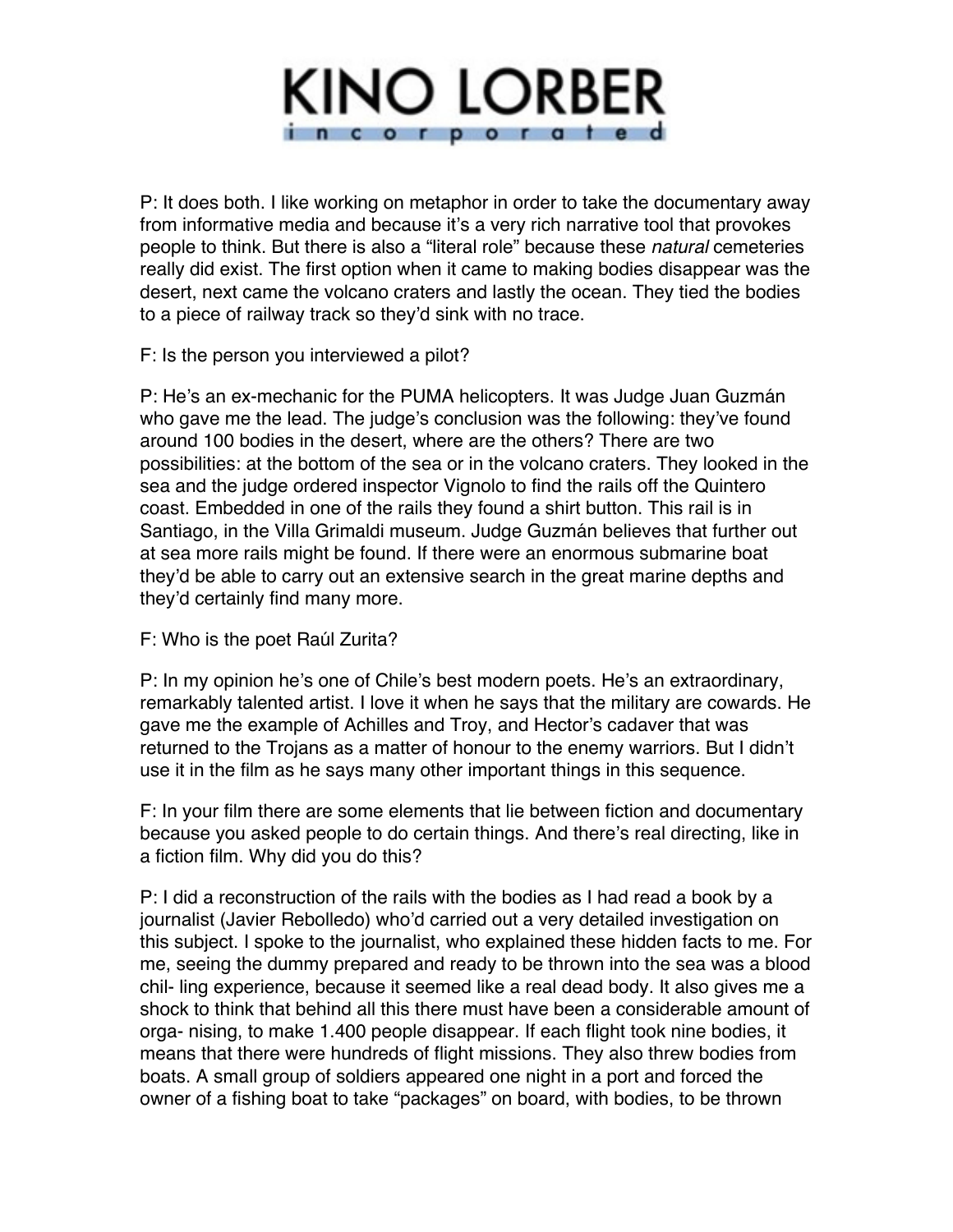

into the sea. This also happened in lakes and rivers.

F: What happens when you show your films in Chile?

P: I have a public who is familiar with my films. There must be around 5,000 of them. But no television channel broadcasts them. It has only happened once. They showed "Nostalgia for the Light" at one o'clock in the morning and with the film reels reversed. They made excuses and had to show it again, but almost at the same time of day.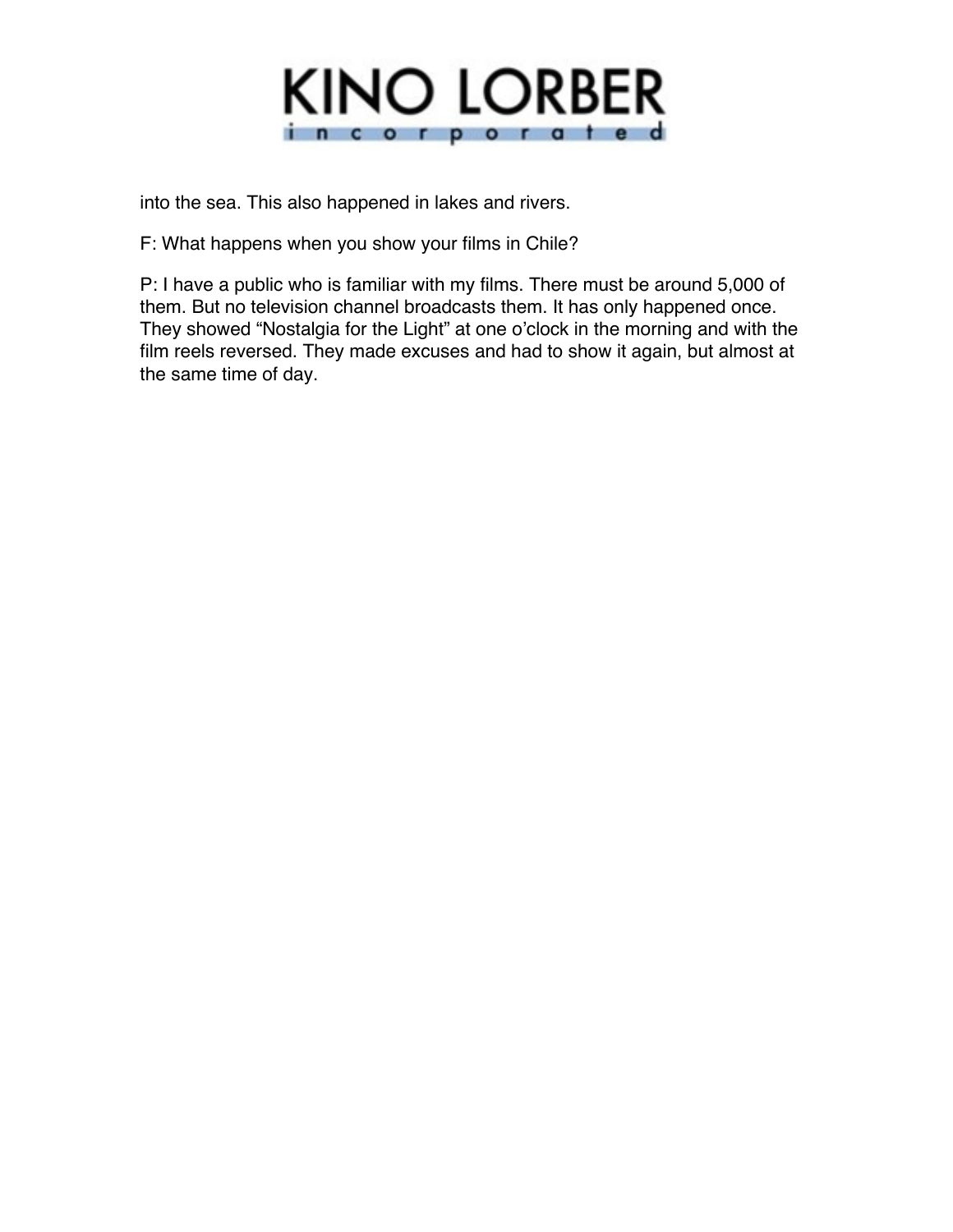

## **Cast Biographies**

Gabriela Paterito

Gabriela was born near an island called "*Calao*", in the Picton fjord. She is about 73 years old. She learnt to row and dive under water when she was just six years old. Gabriela travelled hundreds of miles in a canoe, from Punta Arenas to the Gulf of Penas together with her family. She's the last descendant of the *kawéskar*  ethnic group, able to recount her life and that of her family with total lucidity and precision. Thanks to her son, Juan Carlos Tonko, who has brought Gabriela's life into the public eye, it is no longer one of anonymity. She lives in Puerto Eden and earns a living making handicraft. During the filming we met other of her fellow countrymen, Alfredo *Renchi*, Francisco González and Yolanda *Mesier*.

## Cristina Calderon

Cristina is the last descendent of the *yagán* ethnic group, recognised as a "living human treasure" by Chile's National Council of Culture and the Arts. She is 86 years old and also makes a living from woven handicrafts. She and her family have worked to conserve their culture, traditions, stories and *yaganes* legends. She lives in Villa *Ukika*, opposite the Beagle canal, near Puerto Williams (the southernmost city in the world).

#### Martin G. Calderon

Cristina's nephew. Martin discovered cave paintings by his *yagán* clan on *Shapine* island. He also makes canoes in the ancient style that he learnt from his father. He crossed Cape Horn with his father when he was a child. The canoe was driven by paddles and a small sail. Today the Chilean Navy doesn't allow him to sail because his boats are so small.

## Gabriel Salazar

A professor at the Philosophy department and the Law department at the University of Chile. Gabriel Salazar, a social historian, was awarded with the National History Prize in 2006. During Salvador Allende's government he was an active militant of the MIR (the radical left). He was tortured in Pinochet's prisons, where he was held prisoner for two years. When he was released he was offered a grant from England to do a PHD in Economic and Social History. He returned to Chile in 1986. He is one of the most vehement intellectuals, dedicated to studying the *Chilean working class*. In 2011 he led the support for Students of Chile.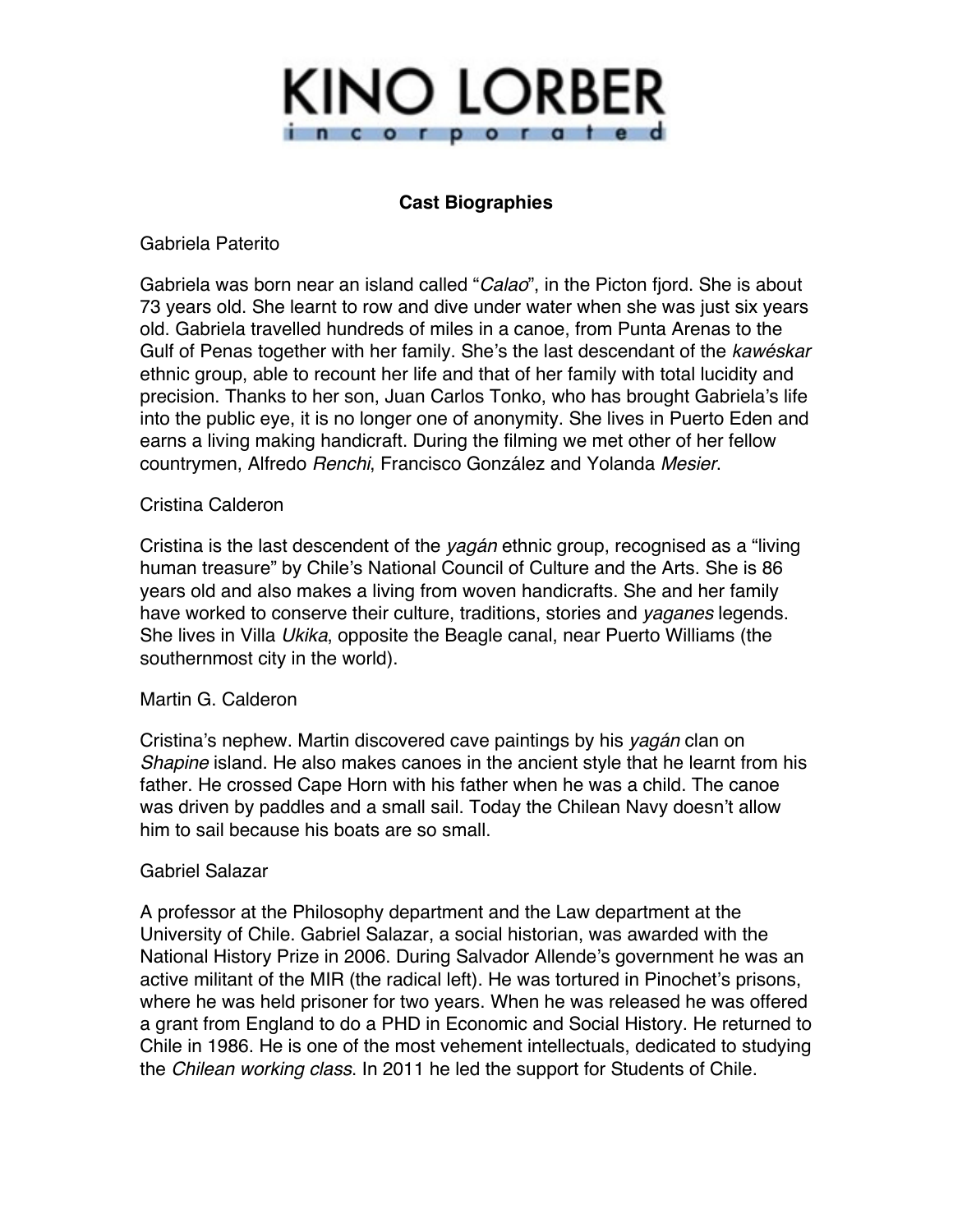

## Raul Zurita

A communist militant who was imprisoned and tortured in the hold of the boat "*Maipo*" after the coup d'état. When he was released Zurita became a radical member of the CADA group (Art and Action collective). He performed acts in which he used his body as an expressive medium, going as far as martyrdom and self-mutilation: burning his cheek with a burning iron or spraying acid in his eyes to express "powerlessness" in the face of the dictatorship and the "necessity to express without words". He etched in sand of the Atacama desert his incredible sentence: "Neither pain nor fear". In New York, five aeroplanes wrote one of his poems in the sky, 9 kilometres long. Little by little Zurita moved closer to the total art form. He published his poems "Song of rivers in love", "Paradise is empty", "New life", "Dead poems", "Dead countries", "Cities of water", etc. Zurita became Chile's favourite poet and received the National Literature Prize in 2000.

## Claudio Mercado

Founder of the Indigenous Music Archive at the Chilean Museum of Pre-Columbian Art. Founder of the music group "*La Chimuchina*". An anthropologist with mention in Archeology and a Masters in Musicology, Claudio Mercado is a composer and performer of experimental music and respects the traditional songs that he plays with groups of peasants on the coast and in central and northern Chile.

## Paz Errazuriz, Martin Gusinde

This film could not have been made without the historical photographic images. An incredible woman, Paz Errázuriz, travelled in the 1990's to meet the *kawésqar*  survivors in the small village of Puerto Eden. She was motivated by intuition and talent. She decided to set herself up in the southern region in order to photograph the natives with a skill that remains unequalled. At the beginning of the last century, another great photographer, the Austrian priest Martin Gusinde took more than one thousand photographs of the *Selk'nam* ethnic group in their canoes, going about their daily lives and their ceremonies that still remain mysterious. The quality of these black and white works enabled me to relive a fleeting moment of that amazing life that was destroyed by the colonists' crimes.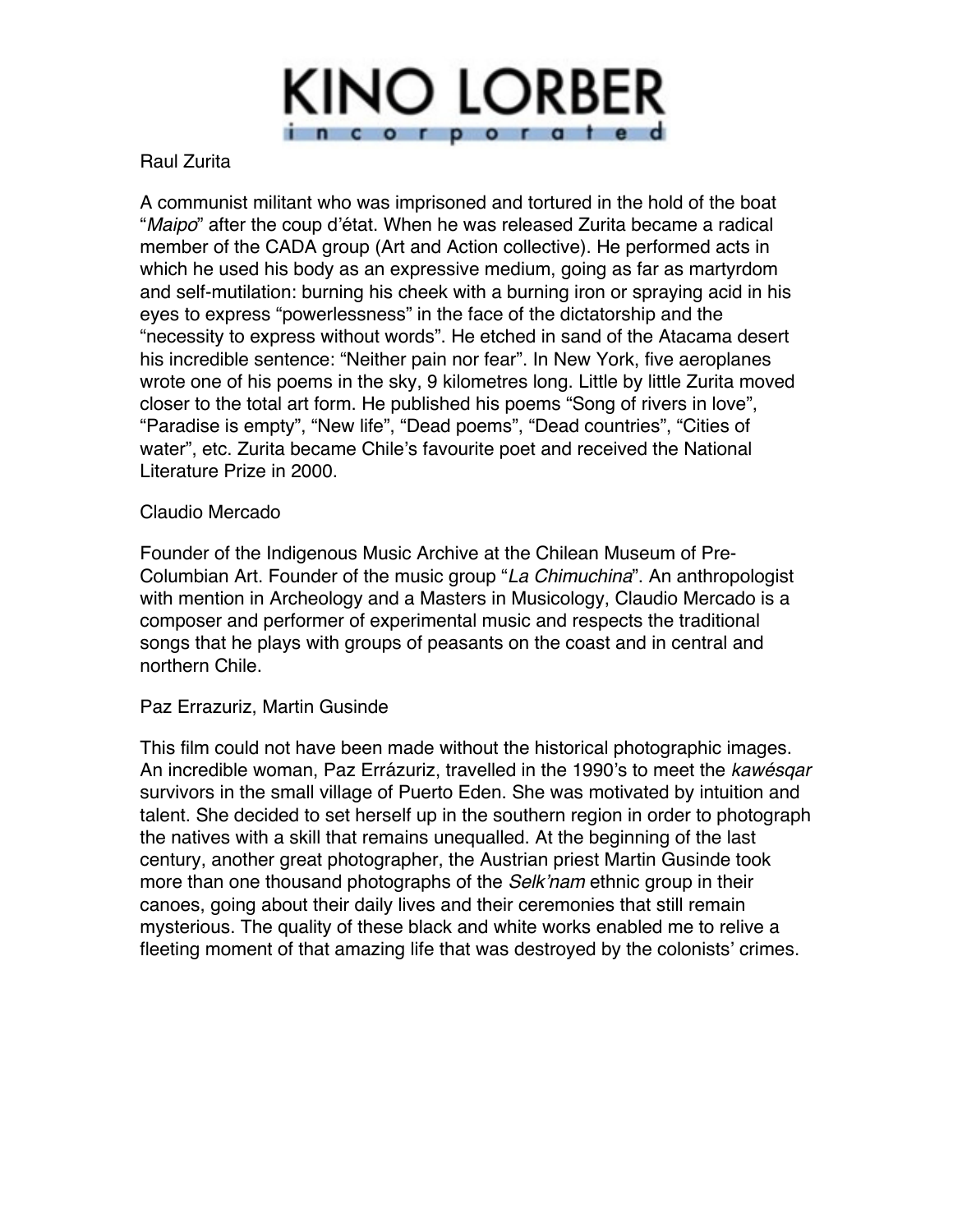

## **Director Biography**

Patricio Guzmán

After the coup d'etat that brought down Salvador Allende, Patricio Guzmán was held in solitary confinement in Santiago's National Stadium and threatened with execution. He abandoned Chile in November 1973. He has since lived in Cuba, Spain and France, where he lives now. Six of his works have been premiered at Cannes film festival, amongst which stand out "The Battle of Chile", "The Pinochet Case", "Salvador Allende" and "Nostalgia For the Light". The latter was awarded the Grand Prix by the European Film Academy in 2010. He is the founder of the Documentary Film Festival of Santiago. Recent retrospectives: British Film Institute, Harvard Film Archive. In 2013 he was invited to be part of the Hollywood Academy. His trilogy "The Battle of Chile" is considered one of the best documentary films ever made.

## **Filmography**

## NOSTALGIA FOR THE LIGHT

Best documentary, European Film Academy Prize 2010; Official Selection Out of Competition, Cannes Film Festival 2010; Best documentary, International Association of Documentary makers IDA EU 2011; Selected one of 20 best documentaries of the century (*Sight and Sound*), England 2013

## SALVADOR ALLENDE

Official Selection Out of Competition, Cannes Film Festival 2004

THE PINOCHET CASE

International Critics' week, Cannes Film Festival 2001; Grand Prix, Marseille Film Festival 2001; Golden Gate Award, San Francisco Film Festival 2002

## OBSTINATE MEMORY

Grand Prix, Florence Film Festival 1997; Grand Prix, Tel Aviv Film Festival 1999; Best Documentary, Hot Docs Film Festival, Canada 1998